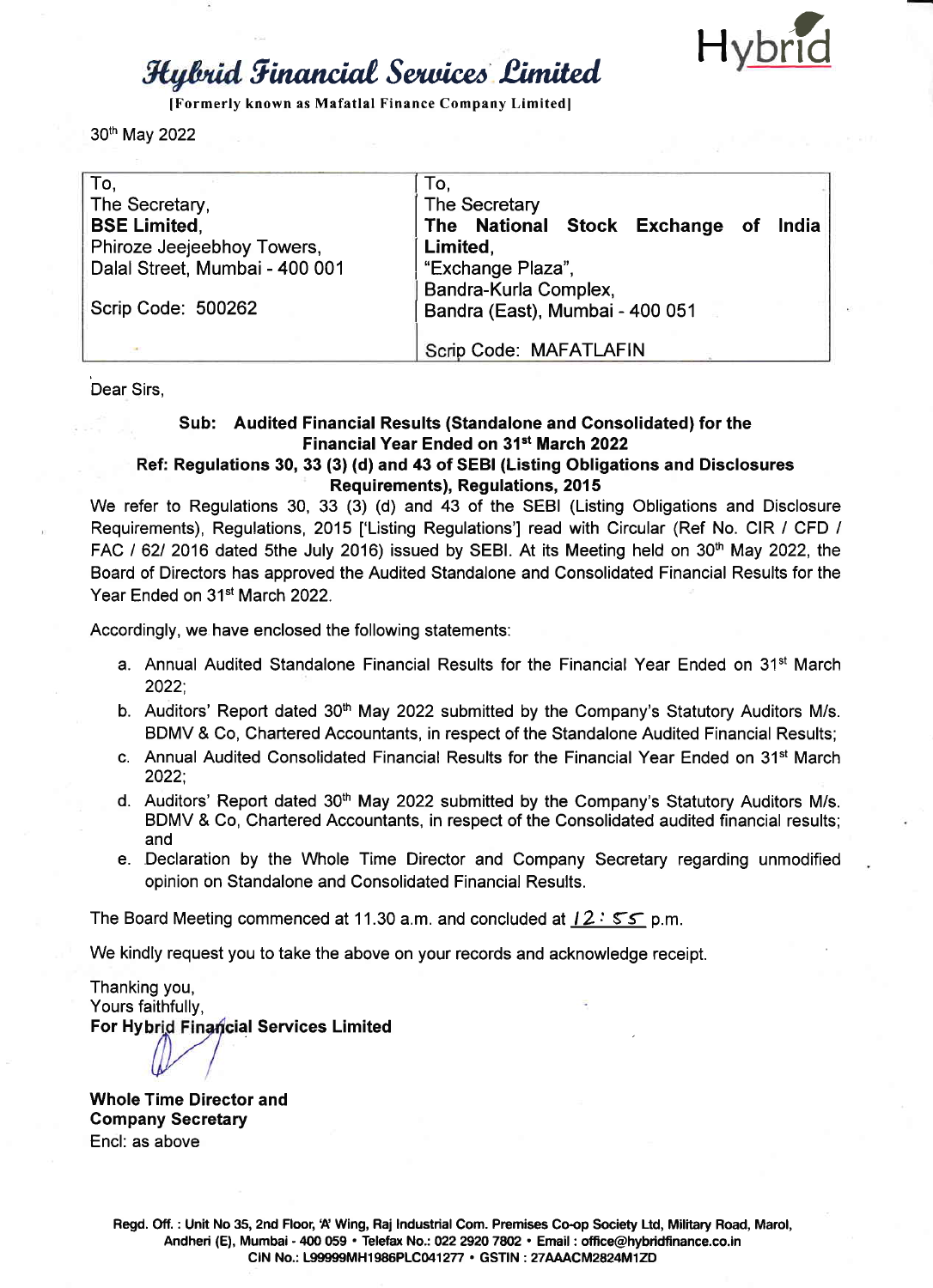

[Formerly known as Mafatlal Finance Company Limited]

### **HYBRID FINANCIAL SERVICES LIMITED** (FORMERLY KNOWN AS MAFATLAL FINANCE COMPANY LIMITED) STATEMENT OF STANDALONE FINANCIAL RESULTS FOR THE QUARTER AND YEAR ENDED 31STH MARCH 2022 CIN NO. L99999MH1986PLC041277

|                |                                                         |                  |                  |                  |              | (Rs. in Lakhs) |
|----------------|---------------------------------------------------------|------------------|------------------|------------------|--------------|----------------|
|                |                                                         | Quarter          | Quarter          | Quarter          | Year         | Year           |
|                | <b>Sr.No. Particulars</b>                               | Ended            | Ended            | Ended            | <b>Ended</b> | Ended          |
|                |                                                         | 31.03.2022       | 31.12.2021       | 31.03.2021       | 31.03.2022   | 31.03.2021     |
|                |                                                         | (Audited)        | (Unaudited)      | (Audited)        | (Audited)    | (Audited)      |
| 1              | Revenue from Operations                                 | 28.50            | 52.01            | 47.78            | 146.08       | 103.23         |
| $\mathbf{2}$   | Other Income                                            | 34.21            | 14.75            | 32.72            | 72.32        | 57.54          |
|                |                                                         |                  |                  |                  |              |                |
| 3 <sup>1</sup> | Total Income (1+2)                                      | 62.71            | 66.76            | 80.50            | 218.40       | 160.77         |
| 4              | <b>Expenses:</b>                                        |                  |                  |                  |              |                |
|                | a) Employee Benefit Expenses                            | 26.20            | 9.82             | 16.88            | 61.88        | 45.20          |
|                | b) Professional Fees & Service Charges                  | 1.46             | 0.62             | 1.64             | 6.08         | 5.58           |
|                | c) Finance Costs                                        | 2.16             | 0.10             | 7.25             | 2.36         | 7.47           |
|                | d) Depreciation                                         | 0.97             | 0.02             | 0.02             | 1.03         | 0.08           |
|                | e) Other Expenditure                                    | 7.92             | 11.11            | 6.35             | 46.64        | 22.75          |
|                | <b>Total Expenses</b>                                   | 38.71            | 21.67            | 32.14            | 117.99       | 81.08          |
| 5              | Profit before tax (3-4)                                 | 24.00            | 45.09            | 48.36            | 100.41       | 79.69          |
| 6              | Exceptional Items (Please Refer Note No.6)              | ۰                |                  |                  |              | 60.92          |
|                |                                                         |                  |                  |                  |              |                |
| $\overline{7}$ | Profit after Exceptional Items and before Tax (5-<br>6) | 24.00            | 45.09            | 48.36            | 100.41       | 18.77          |
|                |                                                         |                  |                  |                  |              |                |
| 8              | <b>Tax Expense</b>                                      |                  |                  |                  |              |                |
| 9              | Profit after Exceptional Items and Tax (7-8)            | 24.00            | 45.09            | 48.36            | 100.41       | 18.77          |
| 10             | Other Comprehensive Income (OCI)                        |                  |                  |                  |              |                |
| (a)            | Items that will be reclassified to Profit & Loss        | Nil              | Nil              | Nil              | Nil          | Nil            |
|                |                                                         |                  |                  |                  |              |                |
| (b)            | Items that will not be reclassified to Profit & Loss:   |                  |                  |                  |              |                |
|                | Change in fair value of Investments                     |                  | 0.27             | 0.55             | 0.36         | 1.66           |
|                | in Quoted Equity Instruments                            | (0.41)           |                  |                  |              |                |
|                | Other Comprehensive (Loss) / Income for the             |                  |                  |                  |              |                |
|                | period / year                                           | (0.41)           | 0.27             | 0.55             | 0.36         | 1.66           |
| 11             | <b>Total Comprehensive Income for the</b>               |                  |                  |                  |              |                |
|                | period / year (9+10)                                    | 23.59            | 45.36            | 48.91            | 100.77       | $20.43 -$      |
| 12             | Paid up Equity Share Capital of Rs.5 each               | 1,471.81         | 1,471.81         | 1,471.81         | 1,471.81     | 1,471.81       |
|                |                                                         |                  |                  |                  |              |                |
| 13             | Reserves Excluding Revaluation Reserves                 |                  |                  |                  |              |                |
|                | as per Balance Sheet of Last Year                       | ۲                | ×                |                  | (1, 169.31)  | (1, 270.08)    |
| 14             | Earning per Share:                                      |                  |                  |                  |              |                |
|                | Basic<br>a)                                             | 0.08             | 0.15             | 0.16             | 0.34         | 0.06           |
|                |                                                         | (Not annualised) | (Not annualised) | (Not annualised) |              |                |
|                | <b>Diluted</b><br>b)                                    | 0.08             | 0.15             | $-0.16$          | 0.34         | 0.06           |
|                |                                                         | (Not annualised) | (Not annualised) | (Not annualised) |              |                |



Contd....2/-

Regd. Off.: Unit No 35, 2nd Floor, 'A' Wing, Raj Industrial Com. Premises Co-op Society Ltd, Military Road, Marol, Andheri (E), Mumbai - 400 059 · Telefax No.: 022 2920 7802 · Email : office@hybridfinance.co.in CIN No.: L99999MH1986PLC041277 · GSTIN : 27AAACM2824M1ZD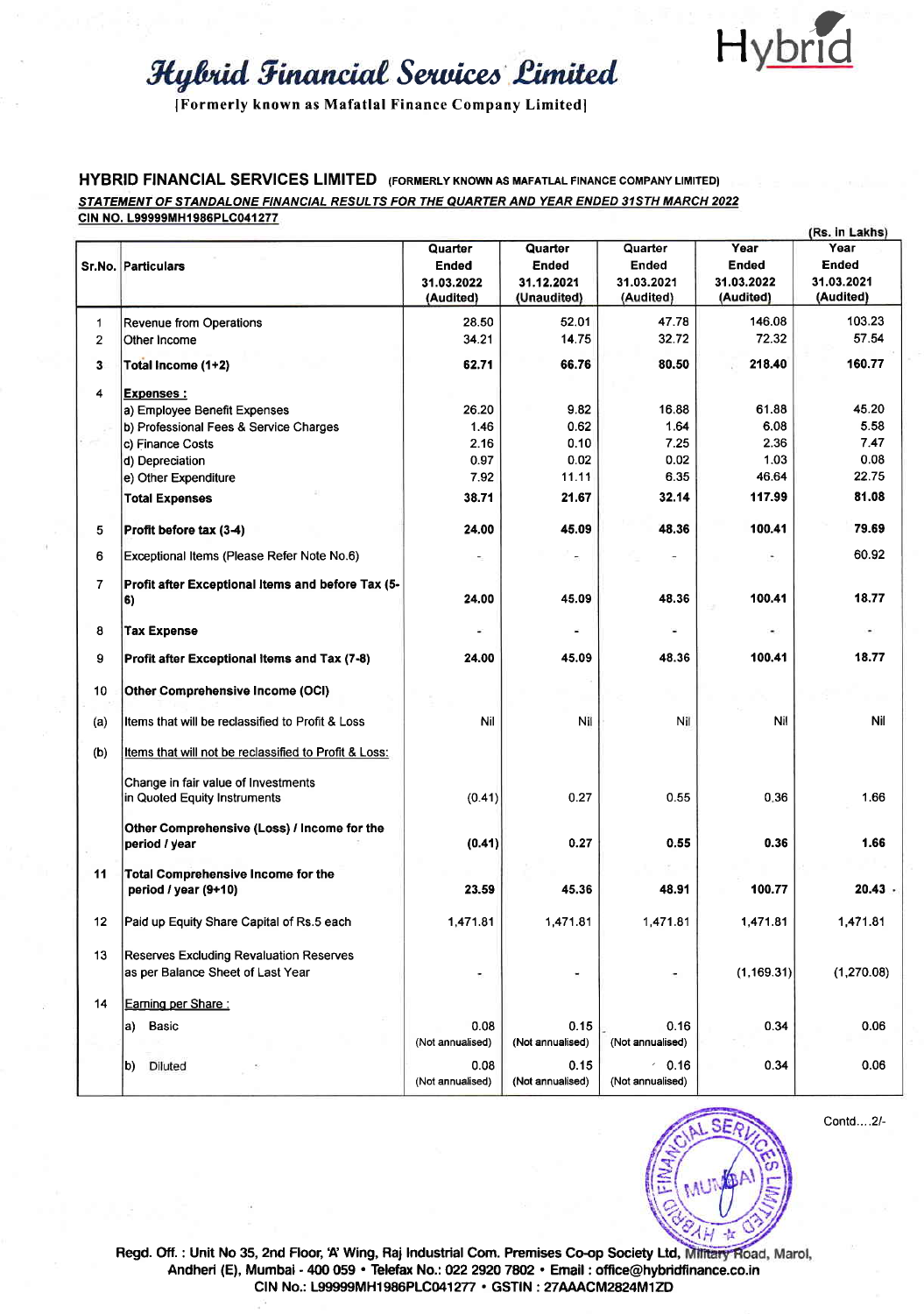

|                                                     |                                  | (Rs.in Lakhs)                    |
|-----------------------------------------------------|----------------------------------|----------------------------------|
| <b>Particulars</b>                                  | As at<br>31.03.2022<br>(Audited) | As at<br>31.03.2021<br>(Audited) |
| <b>ASSETS</b>                                       |                                  |                                  |
| <b>Non Current Assets:</b>                          |                                  |                                  |
| (a) Property, Plant and Equipment                   | 61.89                            | 3.15                             |
| (b) Financial Assets:                               |                                  |                                  |
| <b>Non Current Investments</b>                      | 1,004.03                         | 1,003.67                         |
| (c) Other Non Current Assets                        | 19.23                            | 71.39                            |
| <b>Total Non Current Assets</b>                     | 1,085.15                         | 1,078.21                         |
| <b>Current Assets:</b>                              |                                  |                                  |
| (a) Financial Assets:                               |                                  |                                  |
| (i). Cash and Cash Equivalents                      | 329.79                           | 301.19                           |
| (ii) Other Current Financial Assets                 | 5.43                             | 5.37                             |
| (b) Other Current Assets                            | 89.11                            | 41.81                            |
| <b>Total Current Assets</b>                         | 424.33                           | 348.37                           |
| <b>TOTAL OF ASSETS</b>                              | 1,509.48                         | 1,426.58                         |
| <b>EQUITY AND LIABILITIES</b>                       |                                  |                                  |
| Equity:                                             |                                  |                                  |
| (a) Share Capital                                   | 1,471.81                         | 1,471.81                         |
| (b) Other Equity                                    | (1, 169.31)                      | (1, 270.08)                      |
| <b>Total Equity</b>                                 | 302.50                           | 201.73                           |
| Liabilities:                                        |                                  |                                  |
|                                                     |                                  |                                  |
| <b>Non Current Liabilities:</b>                     |                                  |                                  |
| (a) Borrowings                                      | 210.00                           | 210.00                           |
| (b) Provisions<br>(c) Other Non Current Liabilities | 925.29<br>20.38                  | 920.96<br>20.38                  |
| <b>Total Non Current Liabilities</b>                | 1,155.67                         | 1,151.34                         |
|                                                     |                                  |                                  |
| <b>Current Liabilities:</b>                         |                                  |                                  |
| (a) Financial Liabilities                           |                                  |                                  |
| (i) Borrowings                                      |                                  | 0.41                             |
| (ii) Other Current Financial Liabilities            | 49.21                            | 71.00                            |
| (b) Provisions                                      | 2.10                             | 2.10                             |
| <b>Total Current Liabilities</b>                    | 51.31                            | 73.51                            |
| TOTAL OF EQUITY AND LIABILITIES                     | 1.509.48                         | 1,426.58                         |

 $\overline{2}$ 

STANDALONE ASSETS AND LIADILITIES AS ON 24ST MADCH 2022

Notes:-

1. The above standalone financial results were reviewed by the Audit Committee and taken on record by the Board of Directors at its Meeting held on 30th May 2022

2. The Financial Results are prepared in accordance with the Indian Accounting Standards (Ind AS) as prescribed under section 133 of the Companies Act, 2013 read with Rule 3 of the Companies (Indian Accounting Standards) Rules, 2015 companies (Indian Accounting Standards) (Amendment) Rules, 2016 and other accounting principle generally accepted in India.

3. The Company is engaged in single business segment viz; financial services, therefore there are no reportable segments as per Ind AS 108.

4. The Company has complied with Ind AS 12 "Income Tax" issued by The Institute of Chartered Accountants of India for Deferred Tax and Current Tax. The Company has unabsorbed Depreciation and Carry Forward Losses under the Income Tax Act, 1961, In the absence of clear visibility of future earnings, the Company has not recognised Deferred Tax.

5. Other Expenditures includes payment made to BSE and NSE towards Listing and Processing Fees and payments made to CDSL and NSDL towards charges in connection with Custodial Fees and Corporate Action Fees amounting to Rs. 20.38 Lakhs for the year ended 31st march 2022.



Contd....3/-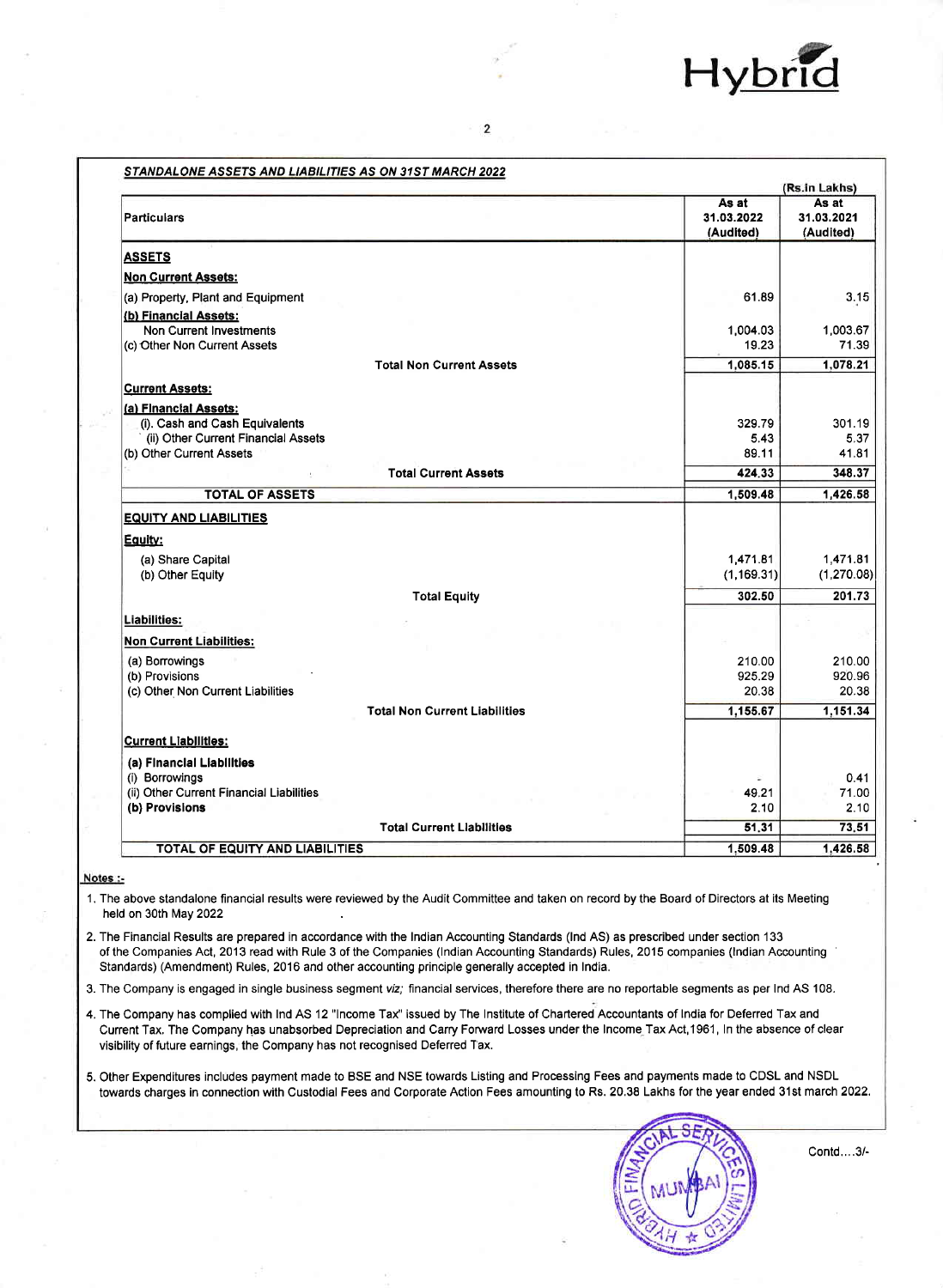

6. The Company paid under protest all the pending Listing Fees with interest thereon and other overdue of BSE / Nose / NSDL / CDSL.The Company is pursuing the Revocation of Suspension in trading of its shres and has filed its applicatlon for the same. The Company shall proceed furlher in the matter of past Listing Fees and lnterest.

3

- 7. The Company has capitalised an Asset Acquired in Satisfaction of claims with effect from 1st April 2021 and the same is shown as addition to Property, Plant and Equipment.
- 8. The Directors have recommended a Dividend of 1% on Preference Shares. This will absorb Rs.2.10 Lakhs subject to approval by the members in the Annual General Meeting.
- 9. Although the Company has created Contingency Provisions towards some of the liabilities, based on the parallels observed in the case of Listing Fees, the interest liability in respect of some of lhese liabilities especially lncome Tax dues which could be signiflcant and cannot be ascertained currently.
- 10. Hon'ble Bombay High Court has sanctioned the Scheme of Compromise under section 391 with many of the Bankers and Trustees for Debenture Holders in the year 2005 and 2010. the Company has completed all the payments as per the Sanctioned Scheme. However the Company is yet to receive the final discharge from the Bankers and Trustees of Debenture Holders for release of assets.
- <sup>1</sup>1 Figures for the previous periods / year have been regrouped wherever necessary to confirm to current period's presentation

for HYBRID FINANCIAL SERVICES LIMITED (formerly known as MAFATLAL FINANCE COMPANY LIMITED)

Place: Date : Mumbai 30th May 2022 Director

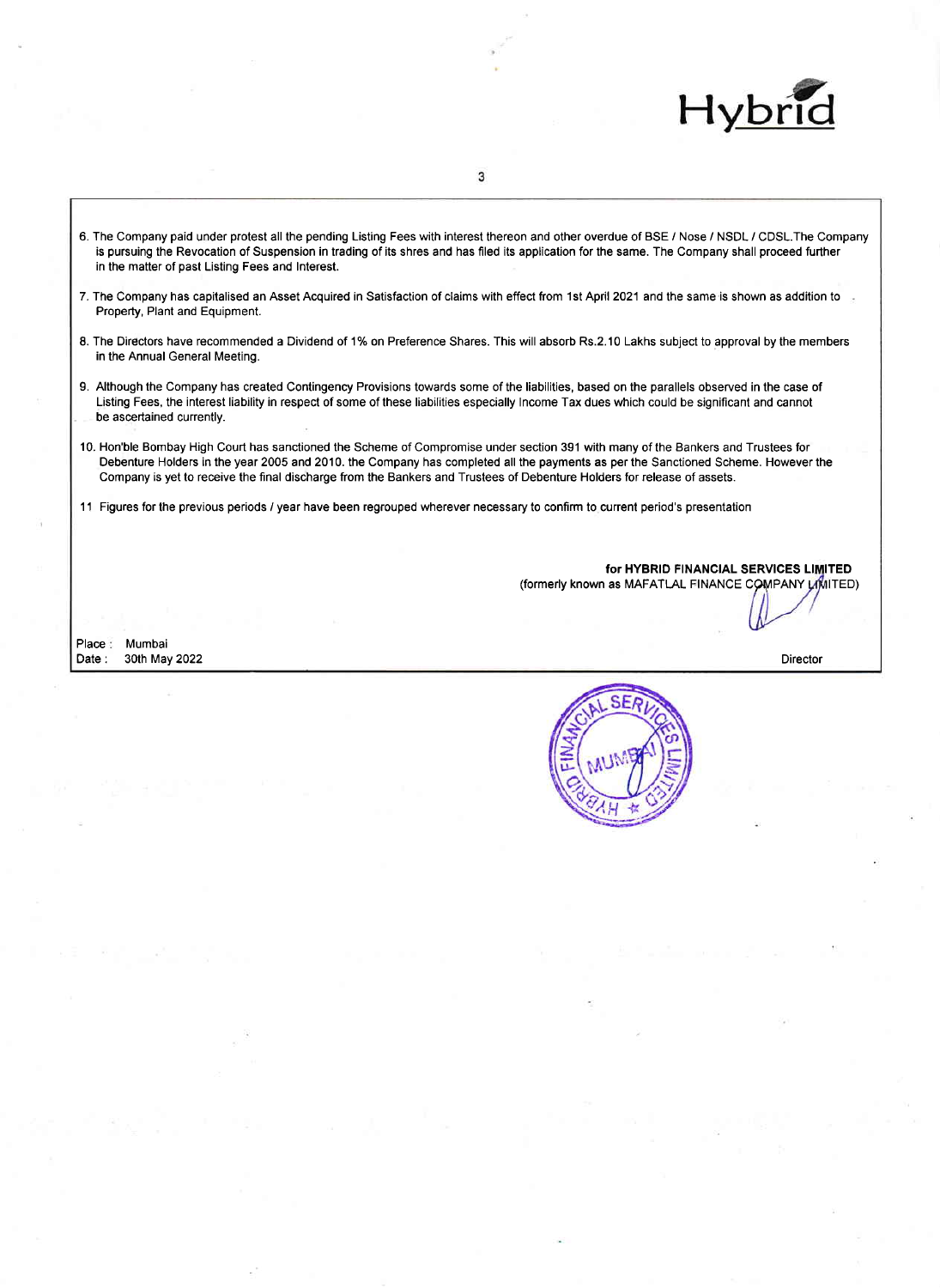

## **HYBRID FINANCIAL SERVICES LIMITED (FORMERLY KNOWN AS MAFATLAL FINANCE COMPANY LIMITED)** CIN No. L99999MH1986PLC041277

## **Standalone Cash Flow Statement**

Rs. In Lakhs

|           |                                                                                                                                 |           |                           | Year<br><b>Ended</b><br>31.03.2022<br>(Audited) |                           | Year<br>Ended<br>31.03.2021<br>(Audited) |
|-----------|---------------------------------------------------------------------------------------------------------------------------------|-----------|---------------------------|-------------------------------------------------|---------------------------|------------------------------------------|
| <u>A.</u> | <b>Cash Flow from Operating Activities</b>                                                                                      |           |                           |                                                 |                           |                                          |
|           | Net Profit Before Tax<br>Adjustment for :<br>Depreciation                                                                       |           | 1.03                      | 100.41                                          | 0.08                      | 18.77                                    |
|           | <b>Excess Provision / Credit Balances Written Back</b><br>Interest / Dividend on Investments<br><b>Provisions for Gratuity</b>  |           | (4.95)<br>(21.24)<br>1.73 |                                                 | (0.24)<br>(17.77)<br>1.73 |                                          |
|           | Provisions for Leave Encashment<br><b>Financial Cost</b>                                                                        |           | 2.60<br>2.36              |                                                 | 2.60<br>7.47              |                                          |
|           |                                                                                                                                 |           |                           | (18.47)                                         |                           | (6.13)                                   |
|           | <b>Operating Profit before Working Capital Changes</b>                                                                          |           |                           | 81.94                                           |                           | 12.64                                    |
|           | <b>Changes in Working Capital</b>                                                                                               |           |                           |                                                 |                           |                                          |
|           | <b>Adjustments for (Increase) / Decrease in operating assets</b>                                                                |           |                           |                                                 |                           |                                          |
|           | <b>Other Non Current Assets</b><br><b>Other Current Assets</b>                                                                  |           | (47.30)                   |                                                 | 0.55<br>(15.21)           |                                          |
|           | Adjustments for Increase / (Decrease) in operating liabilities                                                                  |           |                           |                                                 |                           |                                          |
|           | <b>Other Non Current Financial Liabilities</b><br>Other Current Financial Liabilities                                           |           | (16.84)                   |                                                 | (1.26)<br>3.66            |                                          |
|           | <b>Cash Used In Operations</b>                                                                                                  |           |                           | (64.14)                                         |                           | (12.26)                                  |
|           | Direct Taxes Received / (Paid) (Net)                                                                                            |           |                           | (7.61)                                          |                           | 4.74                                     |
|           | <b>Net Cash From Operating Activities</b>                                                                                       | (A)       |                           | 10.19                                           |                           | 5.12                                     |
| B.        | <b>Cash Flow from Investing Activities</b>                                                                                      |           |                           |                                                 |                           |                                          |
|           | Interest/Dividend Received                                                                                                      |           |                           | 21.18                                           |                           | 18.34                                    |
|           | <b>Net Cash From Investing Activities</b>                                                                                       | (B)       |                           | 21.18                                           |                           | 18.34                                    |
| <u>c.</u> | <b>Cash Flow from Financing Activities</b>                                                                                      |           |                           |                                                 |                           |                                          |
|           | <b>Short Term Borrowings</b><br><b>Financial Costs</b><br>Redemption of Preference Shares<br>Dividend Paid on Preference Shares |           |                           | (0.41)<br>(0.26)                                |                           | 0.41<br>(5.37)<br>(35.90)                |
|           | <b>Net Cash Used In Financing Activities</b>                                                                                    | (C)       |                           | (2.10)<br>(2.77)                                |                           | (2.10)<br>(42.96)                        |
|           | Net Increase / (Decrease) in Cash and Cash Equivalents                                                                          | $(A+B+C)$ |                           | 28.60                                           |                           | (19.50)                                  |
|           | Cash and Cash Equivalents as at the                                                                                             |           |                           |                                                 |                           |                                          |
|           | commencement of the year                                                                                                        |           |                           | 301.19                                          |                           | 320.69                                   |
|           | Cash and Cash Equivalents as at the end of the year                                                                             |           |                           | 329.79                                          |                           | 301.19                                   |
|           | Net Increase / (Decrease) as Disclosed above                                                                                    |           | S                         | 28.60                                           |                           | (19.50)                                  |

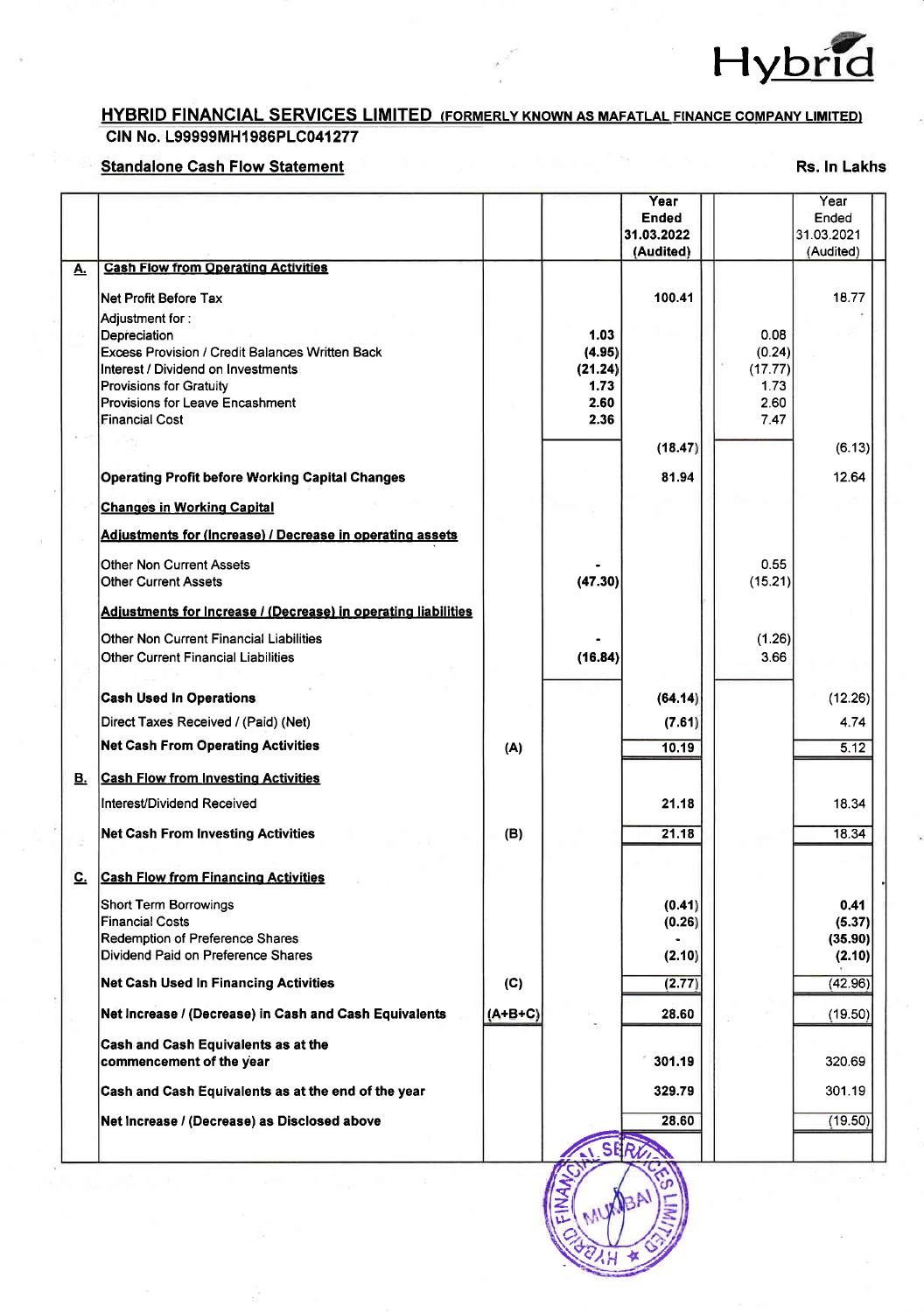## **BDMV & Co. CHARTERED ACCOUNTANTS**

815, Gold Crest Business Center, Opp. Manubhai Jewellers, L.T.Road, Borivali (West), Mumbai – 400 092. Telephones: 91 22 4978 2796 / 09702197072 Email: [incometax@cabdmv.com](mailto:incometax@cabdmv.com)

## **Independent Auditor's Report on the Financial Results Pursuant to the Regulation 33 and 52 read with Regulation 63(2) of the SEBI (Listing Obligations and Disclosure Requirements) Regulations, 2015**

## **Independent Auditor's Report**

### *TO THE BOARD OF DIRECTORS OF HYBRID FINANCIAL SERVICES LIMITED (formerly known as Mafatlal Finance Company Limited)*

## **Opinion**

We have audited the Standalone Financial Results of **Hybrid Financial Services Limited**  (formerly known as **Mafatlal Finance Company Limited**) (the "Company") for the Year Ended March 31, 2022 and audited Standalone Financial Results for the Quarter Ended March 31, 2022 attached herewith, being submitted by the Company pursuant to the requirements of Regulation 33 of the SEBI (Listing Obligations and Disclosure Requirements) Regulations, 2015, as amended ("the Listing Regulations").

In our opinion and to the best of our information and according to the explanations given to us, the Standalone Financial Results for the Year Ended March 31, 2022:

- 1. are presented in accordance with the requirements of Regulation 33 of the SEBI (Listing Obligations and Disclosure Requirements) Regulations, 2015, as amended; and
- 2. gives a true and fair view in conformity with the recognition and measurement principles laid down in the Indian Accounting Standards and other accounting principles generally accepted in India of the net profit and other comprehensive income for quarter ended 31st March 2022 and other financial information of the Company for the year then ended 31st March 2022.

## **Basis for Opinion**

We conducted our audit in accordance with the Standards on Auditing ("SAs") specified under Section 143(10) of the Companies Act, 2013 ("the Act"). Our responsibilities under those Standards are further described in Auditor's Responsibilities for audit of the financial Result section of our report. We are independent of the Company in accordance with the Code of Ethics issued by the Institute of Chartered Accountants of India ("the ICAI") together with the ethical requirements that are relevant to our audit of the Standalone Financial Results for the Year Ended March 31, 2022 under the provisions of the Act and the Rules thereunder, and we have fulfilled our other ethical responsibilities in accordance with these requirements and the ICAI's Code of Ethics. We believe that the audit evidence obtained by us is sufficient and appropriate to provide a basis for our audit opinion.

## **Emphasis of Matter**

We draw attention to:

1. Note No. 7 to the Standalone Financial Results regarding Capitalization of Assets Acquired in satisfaction of claim with effect from 1st April 2021.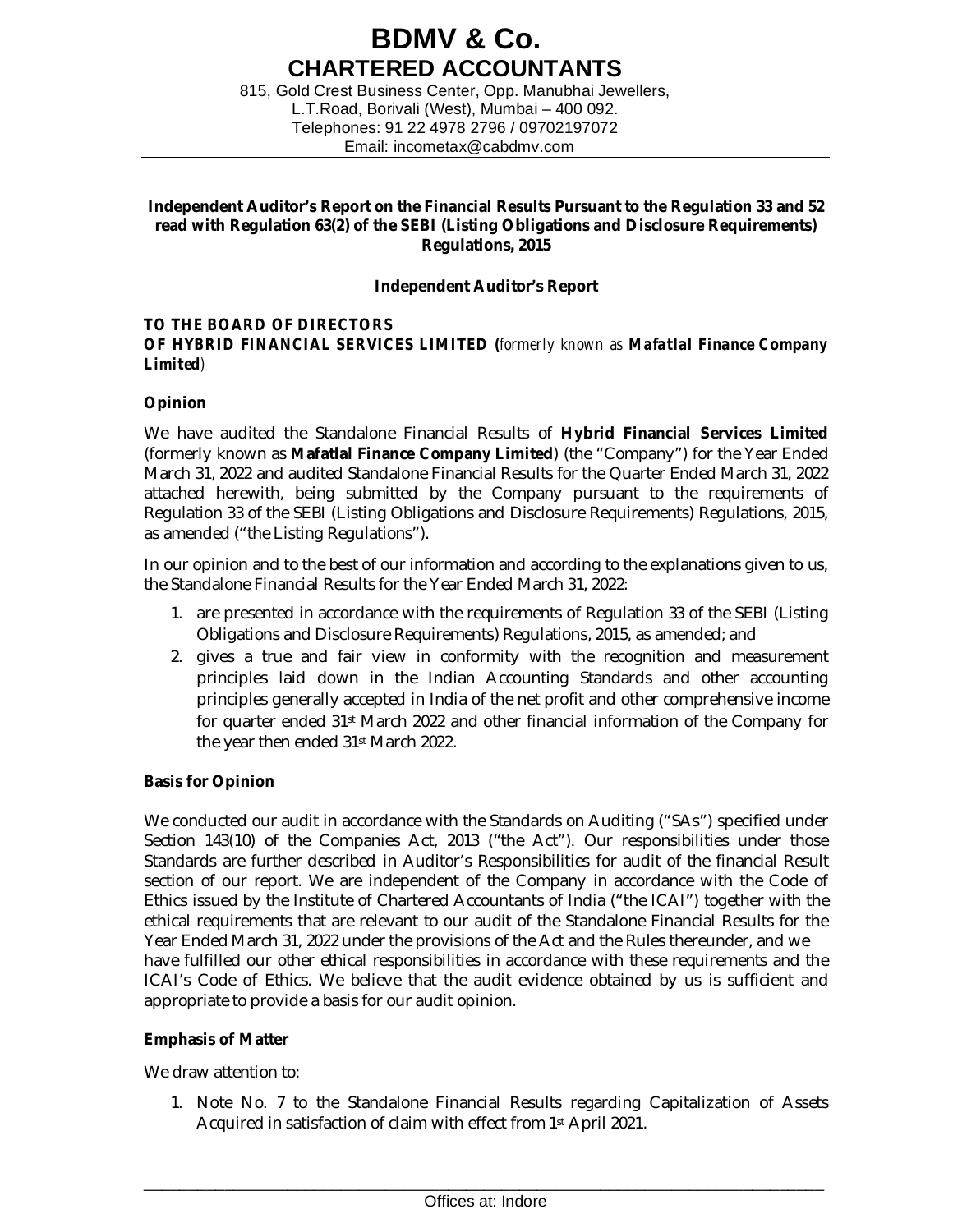2. Non-provision of Gratuity as per Ind AS 19 "Employee Benefit" with regard to Group Gratuity Scheme

Our opinion is not modified in respect of this matter.

## **Management's Responsibilities for the Statement**

This Statement which includes the Standalone Financial Results is the responsibility of the Company's Board of Directors and has been approved by them for the issuance. The Standalone Financial Results for the Year Ended March 31, 2022 has been compiled from the related audited standalone financial statements. This responsibility includes the preparation and presentation of the Standalone Financial Results for the Quarter and Year Ended March 31, 2022 that give a true and fair view of the net profit and other comprehensive loss and other financial information in accordance with the recognition and measurement principles laid down in the Indian Accounting Standards prescribed under Section 133 of the Act read with relevant rules issued thereunder and other accounting principles generally accepted in India and in compliance with Regulation 33 of the Listing Regulations. This responsibility also includes maintenance of adequate accounting records in accordance with the provisions of the Act for safeguarding the assets of the Company and for preventing and detecting frauds and other irregularities; selection and application of appropriate accounting policies; making judgments and estimates that are reasonable and prudent; and the design, implementation and maintenance of adequate internal financial controls that were operating effectively for ensuring the accuracy and completeness of the accounting records, relevant to the preparation and presentation of the Standalone Financial Results that give a true and fair view and is free from material misstatement, whether due to fraud or error.

In preparing the Standalone Financial Results, the Board of Directors are responsible for assessing the Company's ability, to continue as a going concern, disclosing, as applicable, matters related to going concern and using the going concern basis of accounting unless the Board of Directors either intends to liquidate the Company or to cease operations, or has no realistic alternative but to do so.

The Board of Directors are also responsible for overseeing the financial reporting process of the Company.

## **Auditor's Responsibilities for the audit of financial results**

Our objectives are to obtain reasonable assurance about whether the Standalone Financial Results for the Year Ended March 31, 2022 as a whole is free from material misstatement, whether due to fraud or error, and to issue an auditor's report that includes our opinion. Reasonable assurance is a high level of assurance, but is not a guarantee that an audit conducted in accordance with SAs will always detect a material misstatement when it exists. Misstatements can arise from fraud or error and are considered material if, individually or in the aggregate, they could reasonably be expected to influence the economic decisions of users taken on the basis of this Standalone Financial Results.

As part of an audit in accordance with SAs, we exercise professional judgment and maintain professional skepticism throughout the audit. We also:

• Identify and assess the risks of material misstatement of the Annual Standalone Financial Results, whether due to fraud or error, design and perform audit procedures responsive to those risks, and obtain audit evidence that is sufficient and appropriate to provide a basis for our opinion. The risk of not detecting a material misstatement resulting from fraud is higher than for one resulting from error, as fraud may involve collusion, forgery, intentional omissions, misrepresentations, or the override of internal control.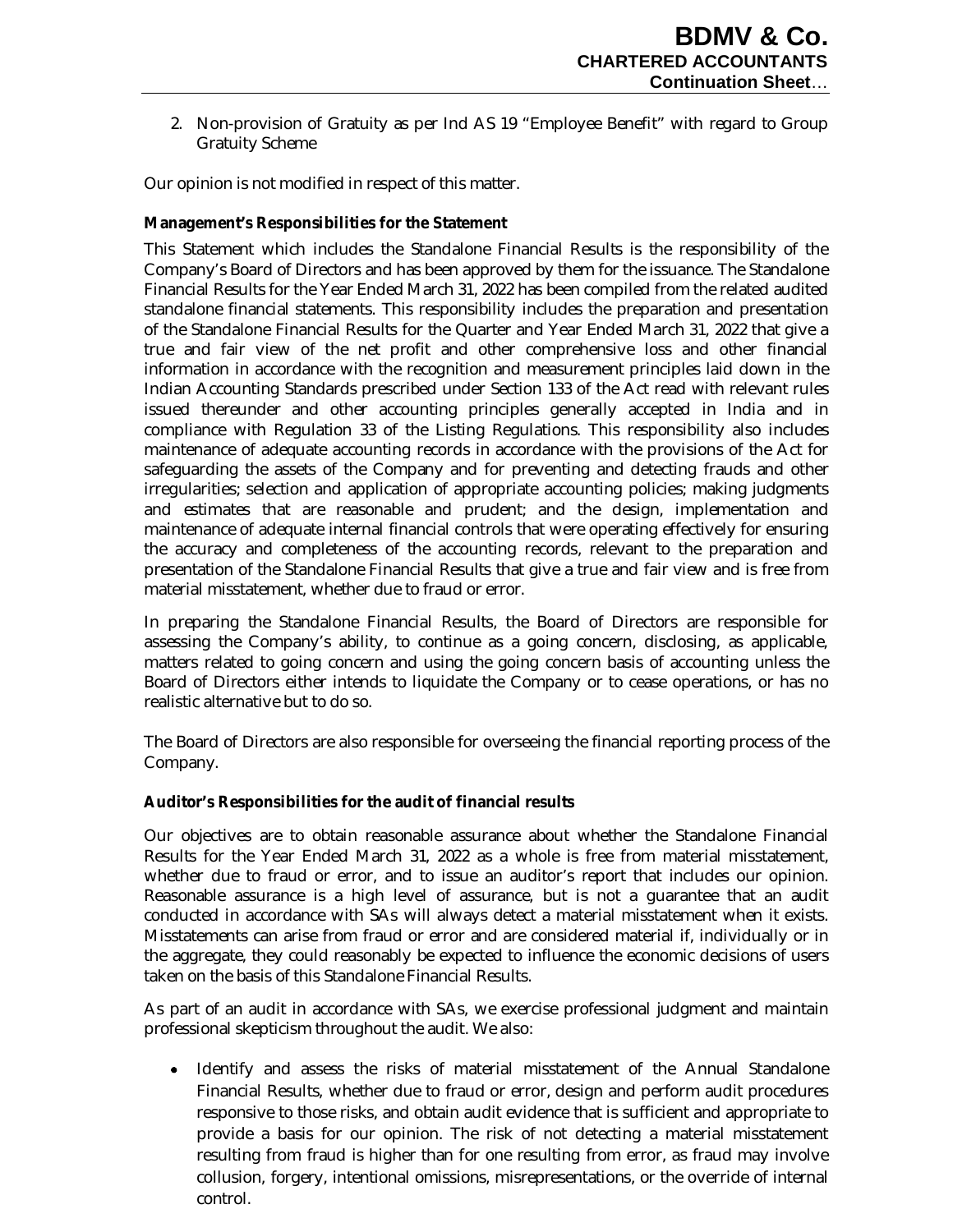- Obtain an understanding of internal control relevant to the audit in order to design audit procedures that are appropriate in the circumstances, but not for the purpose of expressing an opinion on the effectiveness of the Company's internal control
- Evaluate the appropriateness of accounting policies used and the reasonableness of accounting estimates made by the Board of Directors.
- Evaluate the appropriateness and reasonableness of disclosures made by the Board of Directors in terms of the requirements specified under Regulation 33 of the Listing Regulations.
- Conclude on the appropriateness of the Board of Directors' use of the going concern basis of accounting and, based on the audit evidence obtained, whether a material uncertainty exists related to events or conditions that may cast significant doubt on the ability of the Company to continue as a going concern. If we conclude that a material uncertainty exists, we are required to draw attention in our auditor's report to the related disclosures in the Statement or, if such disclosures are inadequate, to modify our opinion. Our conclusions are based on the audit evidence obtained up to the date of our auditor's report. However, future events or conditions may cause the Company to cease to continue as a going concern.

Evaluate the overall presentation, structure and content of the Annual Standalone Financial Results, including the disclosures, and whether the Annual Standalone Financial Results represent the underlying transactions and events in a manner that achieves fair presentation.

We communicate with those charged with governance regarding, among other matters, the planned scope and timing of the audit and significant audit findings including any significant deficiencies in internal control that we identify during our audit.

We also provide those charged with governance with a statement that we have complied with relevant ethical requirements regarding independence, and to communicate with them all relationships and other matters that may reasonably be thought to bear on our independence, and where applicable, related safeguards.

For **BDMV & Co.** Chartered Accountants, Firm Registration No: 101256W

**VISHAL** Digitally signed **KELKAR** KELKAR by VISHAL

**Vishal Kelkar** Partner Membership No. 154128 UDIN: 22154128AJVUFH4666

Mumbai, Dated 30th May 2022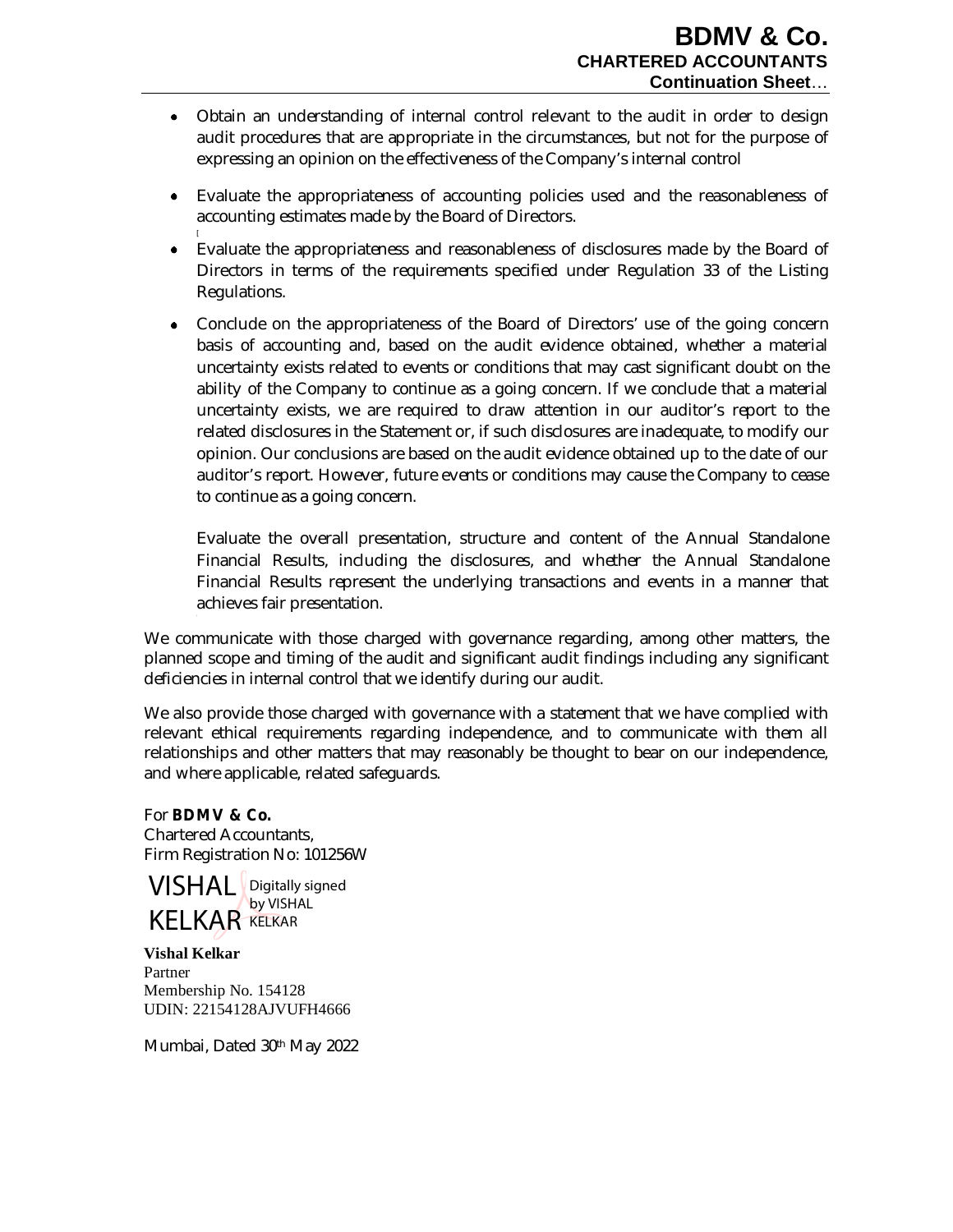

[Formerly known as Mafatlal Finance Company Limited]

### **HYBRID FINANCIAL SERVICES LIMITED** (FORMERLY KNOWN AS MAFATLAL FINANCE COMPANY LIMITED) STATEMENT OF CONSOLIDATED FINANCIAL RESULTS FOR THE QUARTER AND YEAR ENDED 31STH MARCH 2022 CIN NO. L99999MH1986PLC041277

|     | Sr.No. Particulars                                                           | Quarter<br>Ended<br>31.03.2022<br>(Audited) | Quarter<br>Ended<br>31.12.2021<br>(Unaudited) | Quarter<br>Ended<br>31.03.2021<br>(Audited) | Year<br>Ended<br>31.03.2022<br>(Audited) | (Rs. in Lakhs)<br>Year<br>Ended<br>31.03.2021<br>(Audited) |
|-----|------------------------------------------------------------------------------|---------------------------------------------|-----------------------------------------------|---------------------------------------------|------------------------------------------|------------------------------------------------------------|
| 1   | Revenue from Operations                                                      | 85.23                                       | 110.70                                        | 95.81                                       | 429.59                                   | 334.12                                                     |
| 2   | Other Income                                                                 | 26.09                                       | 8.64                                          | 22.70                                       | 39.39                                    | 27.68                                                      |
| 3   | Total Income (1+2)                                                           | 111.32                                      | 119.34                                        | 118.51                                      | 468.98                                   | 361.80                                                     |
| 4   | <b>Expenses:</b>                                                             |                                             |                                               |                                             |                                          |                                                            |
|     | a) Employee Benefit Expenses                                                 | 42.18                                       | 26.05                                         | 33.70                                       | 140.74                                   | 103.57                                                     |
|     | b) Professional Fees & Service Charges                                       | 0.56                                        | 5.39                                          | 3.60                                        | 15.24                                    | 14.08                                                      |
|     | c).Loss on Sale of Investments (Net)                                         | 1.08                                        |                                               |                                             | 1.08                                     | 34.65                                                      |
|     | d) Finance Costs                                                             | 2.29                                        | 1.68                                          | 7.32                                        | 5.01                                     | 8.22                                                       |
|     | e) Depreciation                                                              | 4.23                                        | 3.53                                          | 2.35                                        | 12.65                                    | 9.35                                                       |
|     | f) Other Expenditure                                                         | 27.23                                       | 23.25                                         | 25.92                                       | 110.36                                   | 82.11                                                      |
|     | <b>Total Expenses</b>                                                        | 77.57                                       | 59.90                                         | 72.89                                       | 285.08                                   | 251.98                                                     |
| 5   | Profit before tax (3-4)                                                      | 33.75                                       | 59.44                                         | 45.62                                       | 183.90                                   | 109.82                                                     |
| 6   | Exceptional Items (Please Refer Note No.7)                                   |                                             |                                               |                                             |                                          | 60.92                                                      |
| 7   | Profit after Exceptional Items and before Tax (5-<br>6)                      | 33.75                                       | 59.44                                         | 45.62                                       | 183.90                                   | 48.90                                                      |
| 8   | Tax Expenses (See Note No.10)                                                | 7.96                                        | 12.61                                         | 9.21                                        | 20.57                                    | 9.21                                                       |
| 9   | Profit after Exceptional Items and Tax (7-8)                                 | 25.79                                       | 46.83                                         | 36.41                                       | 163.33                                   | 39.69                                                      |
| 10  | Other Comprehensive Income (OCI)                                             |                                             |                                               |                                             |                                          |                                                            |
| (a) | Items that will be reclassified to Profit & Loss                             | Nil                                         | Nil                                           | Nil                                         | Nil                                      | Nil                                                        |
| (b) | Items that will not be reclassified to Profit & Loss:                        |                                             |                                               |                                             |                                          |                                                            |
|     | Change in fair value of Investments<br>in Quoted Equity Instruments          | (102.04)                                    | (270.56)                                      | (130.20)                                    | (177.41)                                 | 627.32                                                     |
|     | Other Comprehensive (Loss) / Income for the<br>period / year                 | (102.04)                                    | (270.56)                                      | (130.20)                                    | (177.41)                                 | 627.32                                                     |
| 11  | Total Comprehensive (Loss) / Income<br>for the period / year (9+10)          | (76.25)                                     | (223.73)                                      | (93.79)                                     | (14.08)                                  | 667.01                                                     |
| 10  | Paid up Equity Share Capital of Rs.5 each                                    | 1,471.81                                    | 1,471.81                                      | 1,471.81                                    | 1,471.81                                 | 1,471.81                                                   |
| 11  | Reserves Excluding Revaluation Reserves<br>as per Balance Sheet of Last Year | ż                                           | $\overline{\phantom{a}}$                      | ۳                                           | 949.28                                   | 950.89                                                     |
| 12  | Earning per Share:                                                           |                                             |                                               |                                             |                                          |                                                            |
|     | a) Basic                                                                     | 0.09                                        | 0.16                                          | 0.12                                        | 0.55                                     | 0.13                                                       |
|     |                                                                              | (Not annualised)                            | (Not annualised)                              | (Not annualised)                            |                                          |                                                            |
|     | b)<br>Diluted                                                                | 0.09<br>(Not annualised)                    | 0.16<br>(Not annualised)                      | 0.12<br>(Not annualised)                    | 0.55                                     | 0.13                                                       |



Contd....2/-

Regd. Off.: Unit No 35, 2nd Floor, 'A' Wing, Raj Industrial Com. Premises Co-op Society Ltd; Military Road, Marol, Andheri (E), Mumbai - 400 059 · Telefax No.: 022 2920 7802 · Email : office@hybridfinance.co.in CIN No.: L99999MH1986PLC041277 · GSTIN : 27AAACM2824M1ZD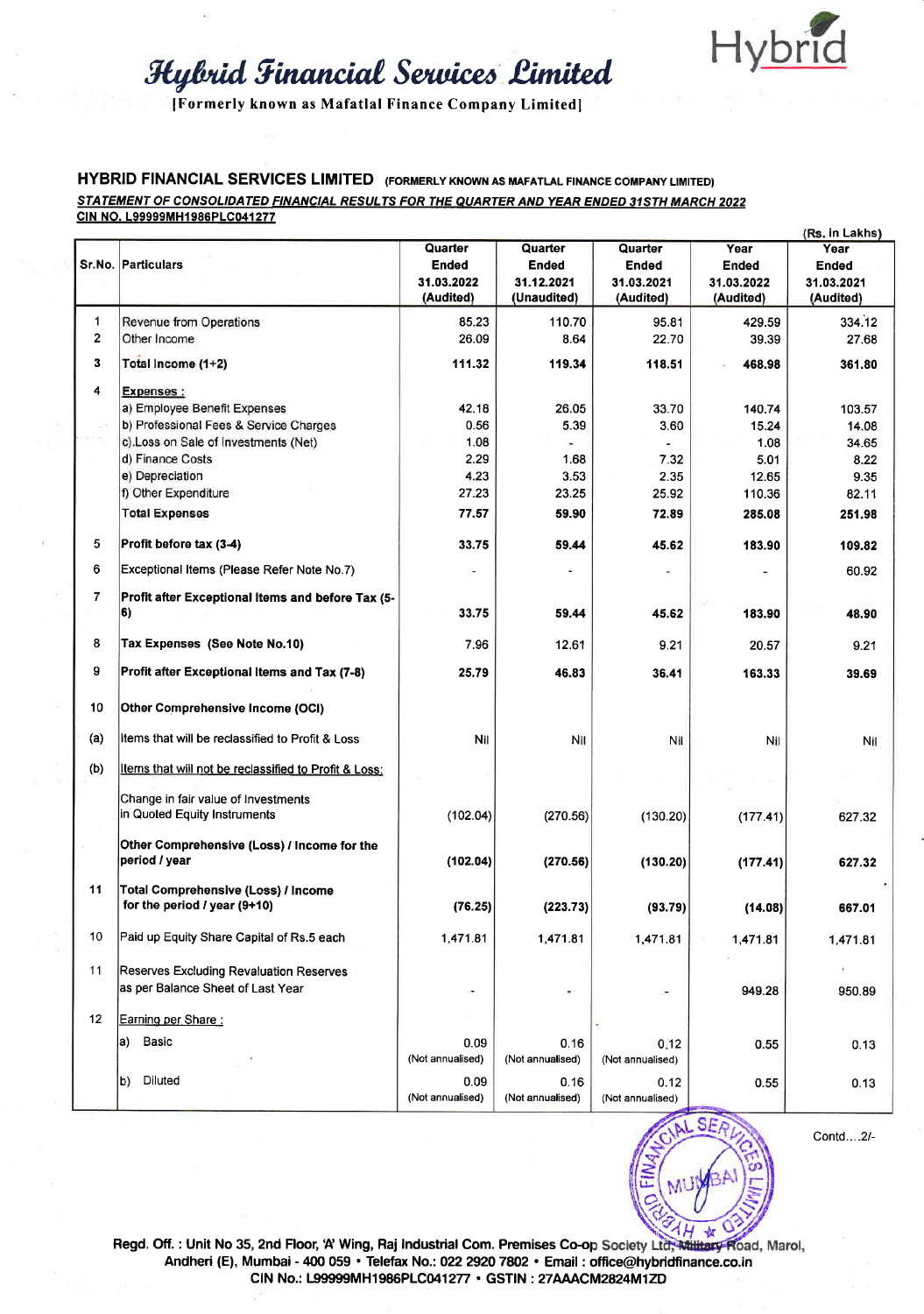

|                                                                  |                                  | (Rs.in Lakhs)                    |
|------------------------------------------------------------------|----------------------------------|----------------------------------|
| <b>Particulars</b>                                               | As at<br>31.03.2022<br>(Audited) | As at<br>31.03.2021<br>(Audited) |
| <b>ASSETS</b>                                                    |                                  |                                  |
| <b>Non Current Assets:</b>                                       |                                  |                                  |
| (a) Property, Plant and Equipment<br>(b) Other Intangible Assets | 192.25<br>0.33                   | 101.06<br>0.52                   |
| (c) Financial Assets:<br><b>Non Current Investments</b>          | 1,930.08                         | 2,054.50                         |
| (d) Other Non Current Assets<br><b>Total Non Current Assets</b>  | 225.79<br>2,348.45               | 283.42<br>2,439.50               |
|                                                                  |                                  |                                  |
| <b>Current Assets:</b><br>(a) Financial Assets:                  |                                  |                                  |
| (i). Trade Receivables                                           | 14.20                            | 14.50                            |
| (ii). Cash and Cash Equivalents                                  | 1,547.92                         | 1,471.24                         |
| (iii) Other Current Financial Assets                             | 36.12                            | 65.29                            |
| (b) Other Current Assets                                         | 14.35                            | 16.57                            |
| <b>Total Current Assets</b>                                      | 1,612.59                         | 1,567.60                         |
| <b>TOTAL OF ASSETS</b>                                           | 3,961.04                         | 4,007.10                         |
| <b>EQUITY AND LIABILITIES</b>                                    |                                  |                                  |
| Equity:                                                          |                                  |                                  |
| (a) Share Capital                                                | 1,471.81                         | 1,471.81                         |
| (b) Other Equity                                                 | 949.28                           | 950.89                           |
| <b>Total Equity</b>                                              | 2,421.09                         | 2,422.70                         |
| Liabilities:                                                     |                                  |                                  |
| <b>Non Current Liabilities:</b>                                  |                                  |                                  |
| (a) Borrowings                                                   | 210.00                           | 210.00                           |
| (b) Provisions                                                   | 1.130.33                         | 1,131.55                         |
| (c) Deferred Tax Liability (Net)                                 | 11.75                            | 10.58                            |
| (d) Other Non Financial Current Liabilities                      | 34.33                            | 32.48                            |
| <b>Total Non Current Liabilities</b>                             | 1,386.41                         | 1,384.61                         |
|                                                                  |                                  |                                  |
| <b>Current Liabilities:</b>                                      |                                  |                                  |
| (a) Financial Liabilities                                        |                                  |                                  |
| (i) Borrowings                                                   |                                  | 0.41                             |
| (ii) Trade Payables<br>(iii) Other Current Financial Liabilities | 47.23<br>104.21                  | 78.39<br>118.89                  |
| (b) Provisions                                                   | 2.10                             | 2.10                             |
| <b>Total Current Liabilities</b>                                 | 153.54                           | 199.79                           |
| TOTAL OF EQUITY AND LIABILITIES                                  | 3,961.04                         | 4,007.10                         |

#### Notes :-

1. The above consolidated financial results were reviewed by the Audit Committee and taken on record by the Board of Directors at its Meeting held on 30th May 2022

2. The Financial Results are prepared in accordance with the Indian Accounting Standards (Ind AS) as prescribed under section 133 of the Companies Act, 2013 read with Rule 3 of the Companies (Indian Accounting Standards) Rules, 2015 companies (Indian Accounting Standards) (Amendment) Rules, 2016 and other accounting principle generally accepted in India.

3. The Company is engaged in single business segment viz; financial services, therefore there are no reportable segments as per Ind AS 108.

4. The Consolidated Results includes the Results of the Subsidiary Company "Maximus Securities Limited"



Contd....3/-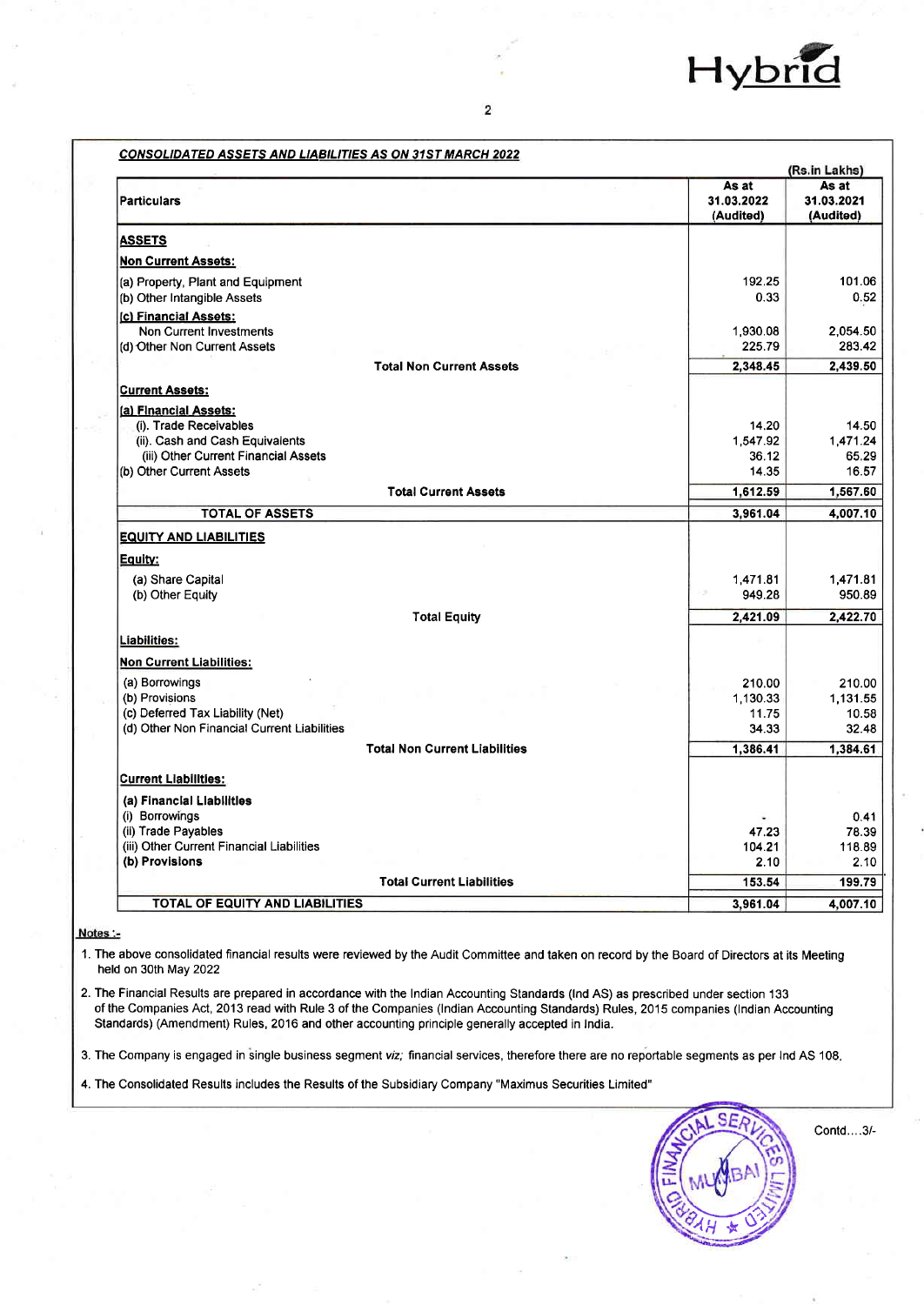

- 5. The Company has complied with lnd AS 12 "lncome Tax" issued by The lnstitute of Chartered Accountants of lndia for Defened Tax and Current Tax. The Company has unabsorbed Depreciation and Carry Forward Losses under the Income Tax Act,1961, In the absence of clear visibility of future earnings, the Company has not recognised Deferred Tax. However the Subsidiary Company has recognised Defened Tax
- 6. Other Expenditures includes payment made to BSE and NSE towards Listing and Processing Fees and payments made to CDSL and NSDL towards charges in connection with Custodial Fees and Corporate Action Fees amounting to Rs. 20.38 Lakhs for the year ended 31st march 2022.
- 7. The Company paid under protest all the pending Listing Fees with interest thereon and other overdue of BSE / Nose / NSDL / CDSL.The Company is pursuing the Revocation of Suspension in trading of its shres and has filed its application for the same. The Company shall proceed further in the matter of past Listing Fees and lnterest.
- 8, The Company has capitalised an Asset Acquired in Satisfaction of claims with effect from 1st April 2021 and the same is shown as addition to Property, Plant and Equipment.
- 9. The Directors have recommended a Dividend of 1% on Preference Shares. This will absorb Rs.2.10 Lakhs subject to approval by the members in the Annual General Meeting.
- , 10. Although the Company has created Contingency Provisions towards some of the liabilities, based on the parallels observed in the case of Listing Fees, the interest liability in respect of some of these liabilities especially lncome Tax dues which could be significant and cannot be ascertained currently.
- 11. Hon'ble Bombay High Court has sanctibned the Scheme of Compromise under section 391 with many of the Bankers and Trustees for Debenture Holders in the year 2005 and 2010. the Company has completed all the payments as per the Sanctioned Scheme. However the Company is yet to receive the final discharge from the Bankers and Trustees of Debenture Holders for release of assets.
- 12. lncome Tax Provision of Subsidiary Company for the Year Ended 31st March 2022 is apportioned between Quarter Ended 3'lst March2022 and Quarter and Nine Months Ended 31st December 2021.
- <sup>1</sup>3 Figures for the previous periods / year have been regrouped wherever necessary to confirm to current period's presentation

for HYBRID FINANCIAL SERVICES LIMITED (formerly known as MAFATLAL FINANCE COMPANY LIMITED)

Place : Mumbai<br>Date : 30th May 2022 Date : 30th May 2022 Director

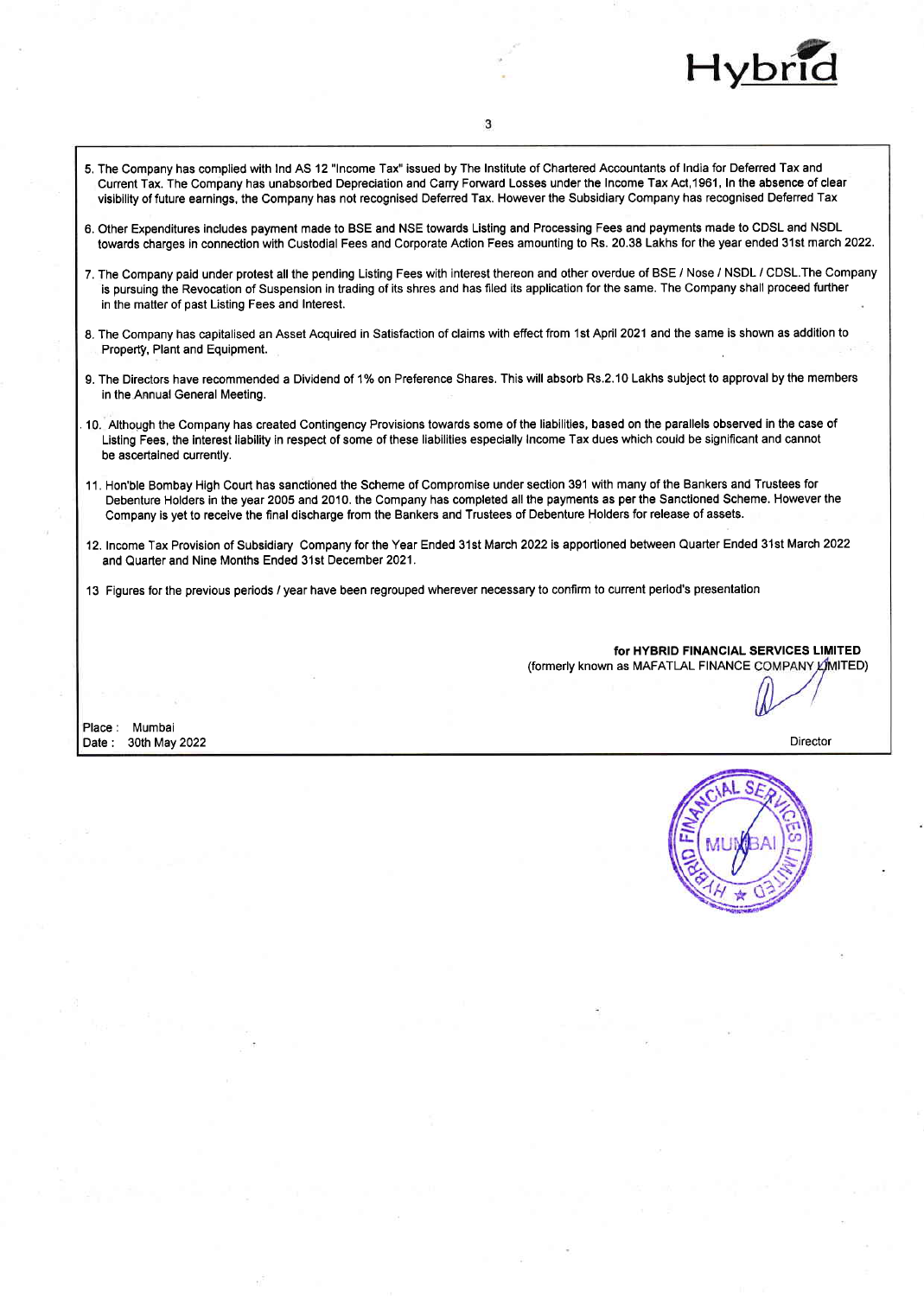

# <u>HYBRID FINANCIAL SERVICES LIMITED (FORMERLY KNOWN AS MAFATLAL FINANCE COMPANY LIMITED)</u><br>CIN No. L999999MH1986PLC041277

## **CONSOLIDATED CASH FLOW STATEMENT**

Rs. In Lakhs

|           |                                                                                                                                                                                                                                                                                                       |           |                                                                      | Year<br><b>Ended</b><br>31.03.2022<br>(Audited) |                                                            | Year<br>Ended<br>31.03.2021<br>(Audited) |
|-----------|-------------------------------------------------------------------------------------------------------------------------------------------------------------------------------------------------------------------------------------------------------------------------------------------------------|-----------|----------------------------------------------------------------------|-------------------------------------------------|------------------------------------------------------------|------------------------------------------|
| <u>A.</u> | <b>Cash Flow from Operating Activities</b>                                                                                                                                                                                                                                                            |           |                                                                      |                                                 |                                                            |                                          |
|           | Net Profit before Tax                                                                                                                                                                                                                                                                                 |           |                                                                      | 183.90                                          |                                                            | 48.90                                    |
|           | Adjustment for :<br><b>Excess Provision / Credit Balances Written Back</b><br>Depreciation<br>(Profit) / Loss on Sale of Investments<br>(Profit) / Loss on Sale of Assets<br>Interest / Dividend on Investments<br>Provision for Gratuity<br>Provisions for Leave Encashment<br><b>Financial Cost</b> |           | (5.33)<br>12.65<br>1.08<br>(6.53)<br>(84.21)<br>2.10<br>2.90<br>5.01 |                                                 | (0.74)<br>9.35<br>34.65<br>(94.27)<br>2.16<br>3.11<br>8.22 |                                          |
|           |                                                                                                                                                                                                                                                                                                       |           |                                                                      | (72.33)                                         |                                                            | (37.52)                                  |
|           |                                                                                                                                                                                                                                                                                                       |           |                                                                      | 111.57                                          |                                                            | 11.38                                    |
|           | <b>Operating Profit before Working Capital Changes</b>                                                                                                                                                                                                                                                |           |                                                                      |                                                 |                                                            |                                          |
|           | <b>Changes in Working Capital</b>                                                                                                                                                                                                                                                                     |           |                                                                      |                                                 |                                                            |                                          |
|           | Adjustments for (Increase) / Decrease in operating assets                                                                                                                                                                                                                                             |           |                                                                      |                                                 |                                                            |                                          |
|           | Trade Receivables<br>Other Non Current Assets<br>Other Current Assets                                                                                                                                                                                                                                 |           | 0.30<br>1.05<br>2.22                                                 |                                                 | 11.92<br>(29.45)<br>1.09                                   |                                          |
|           | Adjustments for Increase / (Decrease) in operating liabilities                                                                                                                                                                                                                                        |           |                                                                      |                                                 |                                                            |                                          |
|           | <b>Trade Payables</b>                                                                                                                                                                                                                                                                                 |           | (31.15)                                                              |                                                 | 11.44                                                      |                                          |
|           | Other Non Current Financial Liabilities<br>Other Current Financial Liabilities                                                                                                                                                                                                                        |           | 1.85<br>(9.53)                                                       |                                                 | (2.96)<br>(2.13)                                           |                                          |
|           | Long Term Provisiosn                                                                                                                                                                                                                                                                                  |           | (1.57)                                                               |                                                 | (0.04)                                                     |                                          |
|           | Cash (Used In) / Generated From Operations                                                                                                                                                                                                                                                            |           |                                                                      | (36.83)                                         |                                                            | (10.13)                                  |
|           | Direct Taxes Paid (Net)                                                                                                                                                                                                                                                                               |           |                                                                      | (14.61)                                         |                                                            | (1.67)                                   |
|           |                                                                                                                                                                                                                                                                                                       |           |                                                                      |                                                 |                                                            |                                          |
|           | Net Cash Generated From / (Used In) Operating Activities                                                                                                                                                                                                                                              | (A)       |                                                                      | 60.13                                           |                                                            | (0.42)                                   |
| <u>B.</u> | <b>Cash Flow from Investing Activities</b>                                                                                                                                                                                                                                                            |           |                                                                      |                                                 |                                                            |                                          |
|           | <b>Purchase of Fixed Assets</b>                                                                                                                                                                                                                                                                       |           |                                                                      | (51.69)                                         |                                                            | (1.28)                                   |
|           | Purchase of Investments<br>Sale of Assets                                                                                                                                                                                                                                                             |           |                                                                      | (70.06)<br>14.34                                |                                                            | (34.47)                                  |
|           | Sale of Investments                                                                                                                                                                                                                                                                                   |           |                                                                      | 16.00                                           |                                                            | 35.77                                    |
|           | Interest/Dividend Received                                                                                                                                                                                                                                                                            |           |                                                                      | 113.38                                          |                                                            | 77.91                                    |
|           | <b>Net Cash From Financing Activities</b>                                                                                                                                                                                                                                                             | (B)       |                                                                      | 21.97                                           |                                                            | 77.93                                    |
| <u>ር.</u> | <b>Cash Flow from Financing Activities</b>                                                                                                                                                                                                                                                            |           |                                                                      |                                                 |                                                            |                                          |
|           | Short Term Borrowings                                                                                                                                                                                                                                                                                 |           |                                                                      | (0.41)                                          |                                                            | (16.79)                                  |
|           | <b>Financial Costs</b>                                                                                                                                                                                                                                                                                |           |                                                                      | (2.91)                                          |                                                            | (6.12)                                   |
|           | Redemption of Preference Shares<br>Dividend Paid on Preference Shares                                                                                                                                                                                                                                 |           |                                                                      | (2.10)                                          |                                                            | (35.90)<br>(2.10)                        |
|           | Net Cash Used In Financing Activities                                                                                                                                                                                                                                                                 | (C)       |                                                                      | (5.42)                                          |                                                            | (60.91)                                  |
|           | Net Increase in Cash and Cash Equivalents                                                                                                                                                                                                                                                             | $(A+B+C)$ |                                                                      | 76.68                                           |                                                            | 16.60                                    |
|           | Cash and Cash Equivalents as at the                                                                                                                                                                                                                                                                   |           |                                                                      |                                                 |                                                            |                                          |
|           | commencement of the year                                                                                                                                                                                                                                                                              |           |                                                                      | 1,471.24                                        |                                                            | 1,454.64                                 |
|           | Cash and Cash Equivalents as at the end of the year                                                                                                                                                                                                                                                   |           |                                                                      | 1,547.92                                        |                                                            | 1,471.24                                 |
|           | Net Increase as disclosed above                                                                                                                                                                                                                                                                       |           |                                                                      | 76.68                                           |                                                            | 16.60                                    |

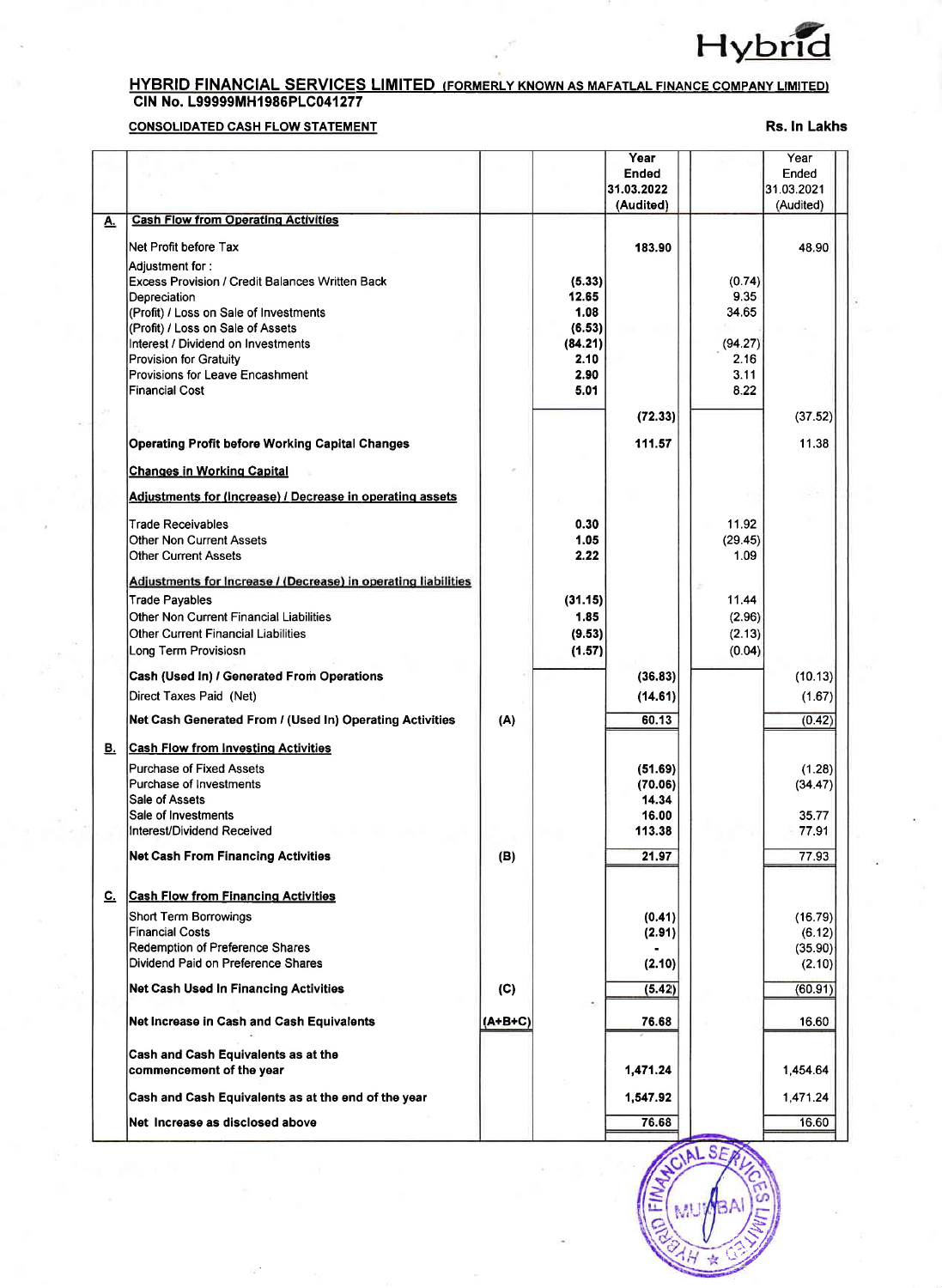## **BDMV & Co. CHARTERED ACCOUNTANTS**

815, Gold Crest Business Center, Opp. Manubhai Jewellers, L.T.Road, Borivali (West), Mumbai – 400 092. Telephones: 91 22 4978 2796 / 09702197072 Email: [incometax@cabdmv.com](mailto:incometax@cabdmv.com)

## **Independent Auditor's Report on the Financial Results Pursuant to the Regulation 33 and 52 read with Regulation 63(2) of the SEBI (Listing Obligations and Disclosure Requirements) Regulations, 2015**

## **Independent Auditor's Report**

## *TO THE BOARD OF DIRECTORS*

## *OF HYBRID FINANCIAL SERVICES LIMITED (formerly known as Mafatlal Finance Company Limited)*

## **Opinion**

We have audited the Consolidated Financial Results of **Hybrid Financial Services Limited**  (formerly known as **Mafatlal Finance Company Limited**) (the "Company") and its subsidiary (the Holding Company and its subsidiary together referred as "the Group") for the Year Ended March 31, 2022 and audited the Consolidated Financial Results for the Quarter Ended March 31, 2022 attached herewith, being submitted by the Company pursuant to the requirements of Regulation 33 of the SEBI (Listing Obligations and Disclosure Requirements) Regulations, 2015, as amended ("the Listing Regulations").

In our opinion and to the best of our information and according to the explanations given to us, the Consolidated Financial Results for the year ended March 31, 2022:

- 1. include the annual financial results of one subsidiary Company i.e. Maximus Securities Ltd
- 2. are presented in accordance with the requirements of Regulation 33 of the SEBI (Listing Obligations and Disclosure Requirements) Regulations, 2015, as amended; and
- 3. gives a true and fair view in conformity with the recognition and measurement principles laid down in the Indian Accounting Standards and other accounting principles generally accepted in India of the net loss and other comprehensive loss for quarter ended 31st March 2022 and other financial information of the Company for the year then ended 31st March 2022.

## **Basis for Opinion**

We conducted our audit in accordance with the Standards on Auditing ("SAs") specified under Section 143(10) of the Companies Act, 2013 ("the Act"). Our responsibilities under those Standards are further described in Auditor's Responsibilities for audit of the financial Result section of our report. We are independent of the Company in accordance with the Code of Ethics issued by the Institute of Chartered Accountants of India ("the ICAI") together with the ethical requirements that are relevant to our audit of the Consolidated Financial Results for the Year Ended March 31, 2022 under the provisions of the Act and the Rules thereunder, and we have fulfilled our other ethical responsibilities in accordance with these requirements and the ICAI's Code of Ethics. We believe that the audit evidence obtained by us is sufficient and appropriate to provide a basis for our audit opinion.

## **Emphasis of Matter**

We draw attention to:

1. Note No 8 to the Consolidated Financial Results regarding Capitalization of Assets Acquired in satisfaction of claim with effect from 1st April 2021.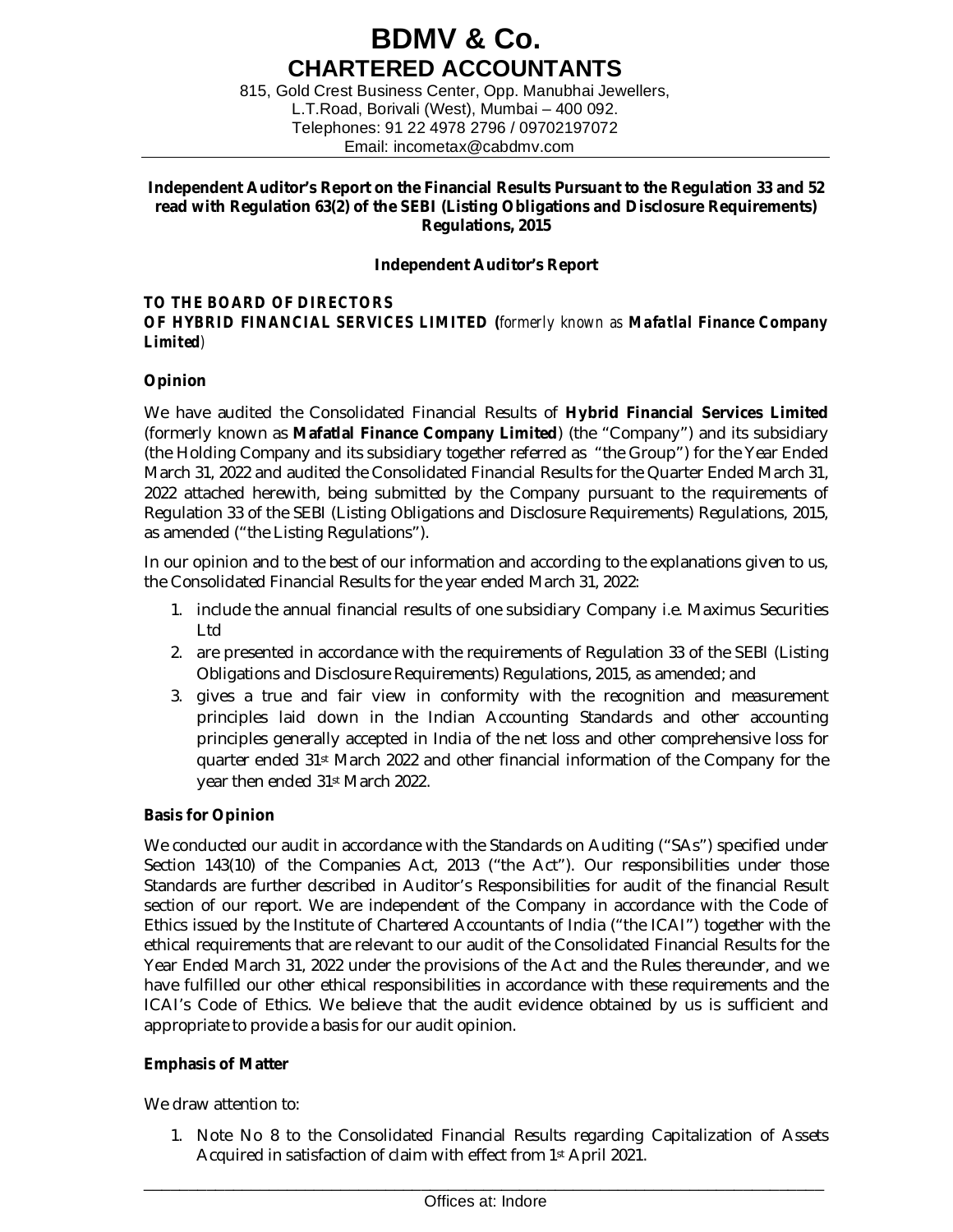2. non-provision of Gratuity as per Ind AS 19 "Employee Benefit" with regard to Group Gratuity Scheme

Our opinion is not modified in respect of this matter.

## **Management's Responsibilities for the Statement**

This Statement which includes the Consolidated Financial Results is the responsibility of the Company's Board of Directors and has been approved by them for the issuance. The Consolidated Financial Results for the Year Ended March 31, 2022 has been compiled from the related audited Consolidated financial statements. This responsibility includes the preparation and presentation of the Consolidated Financial Results for the Quarter and Year Ended March 31, 2022 that give a true and fair view of the net loss for the quarter / net profit for the year ended and other comprehensive loss and other financial information in accordance with the recognition and measurement principles laid down in the Indian Accounting Standards prescribed under Section 133 of the Act read with relevant rules issued thereunder and other accounting principles generally accepted in India and in compliance with Regulation 33 of the Listing Regulations. This responsibility also includes maintenance of adequate accounting records in accordance with the provisions of the Act for safeguarding the assets of the Company and for preventing and detecting frauds and other irregularities; selection and application of appropriate accounting policies; making judgments and estimates that are reasonable and prudent; and the design, implementation and maintenance of adequate internal financial controls that were operating effectively for ensuring the accuracy and completeness of the accounting records, relevant to the preparation and presentation of the Consolidated Financial Results that give a true and fair view and is free from material misstatement, whether due to fraud or error.

In preparing the Consolidated Financial Results, the Board of Directors are responsible for assessing the Company's ability, to continue as a going concern, disclosing, as applicable, matters related to going concern and using the going concern basis of accounting unless the Board of Directors either intends to liquidate the Company or to cease operations, or has no realistic alternative but to do so.

The Board of Directors are also responsible for overseeing the financial reporting process of the Company.

## **Auditor's Responsibilities for the audit of financial results**

Our objectives are to obtain reasonable assurance about whether the Consolidated Financial Results for the Year Ended March 31, 2022 as a whole is free from material misstatement, whether due to fraud or error, and to issue an auditor's report that includes our opinion. Reasonable assurance is a high level of assurance, but is not a guarantee that an audit conducted in accordance with SAs will always detect a material misstatement when it exists. Misstatements can arise from fraud or error and are considered material if, individually or in the aggregate, they could reasonably be expected to influence the economic decisions of users taken on the basis of this Consolidated Financial Results.

As part of an audit in accordance with SAs, we exercise professional judgment and maintain professional skepticism throughout the audit. We also:

Identify and assess the risks of material misstatement of the Annual Consolidated Financial Results, whether due to fraud or error, design and perform audit procedures responsive to those risks, and obtain audit evidence that is sufficient and appropriate to provide a basis for our opinion. The risk of not detecting a material misstatement resulting from fraud is higher than for one resulting from error, as fraud may involve collusion, forgery, intentional omissions, misrepresentations, or the override of internal control.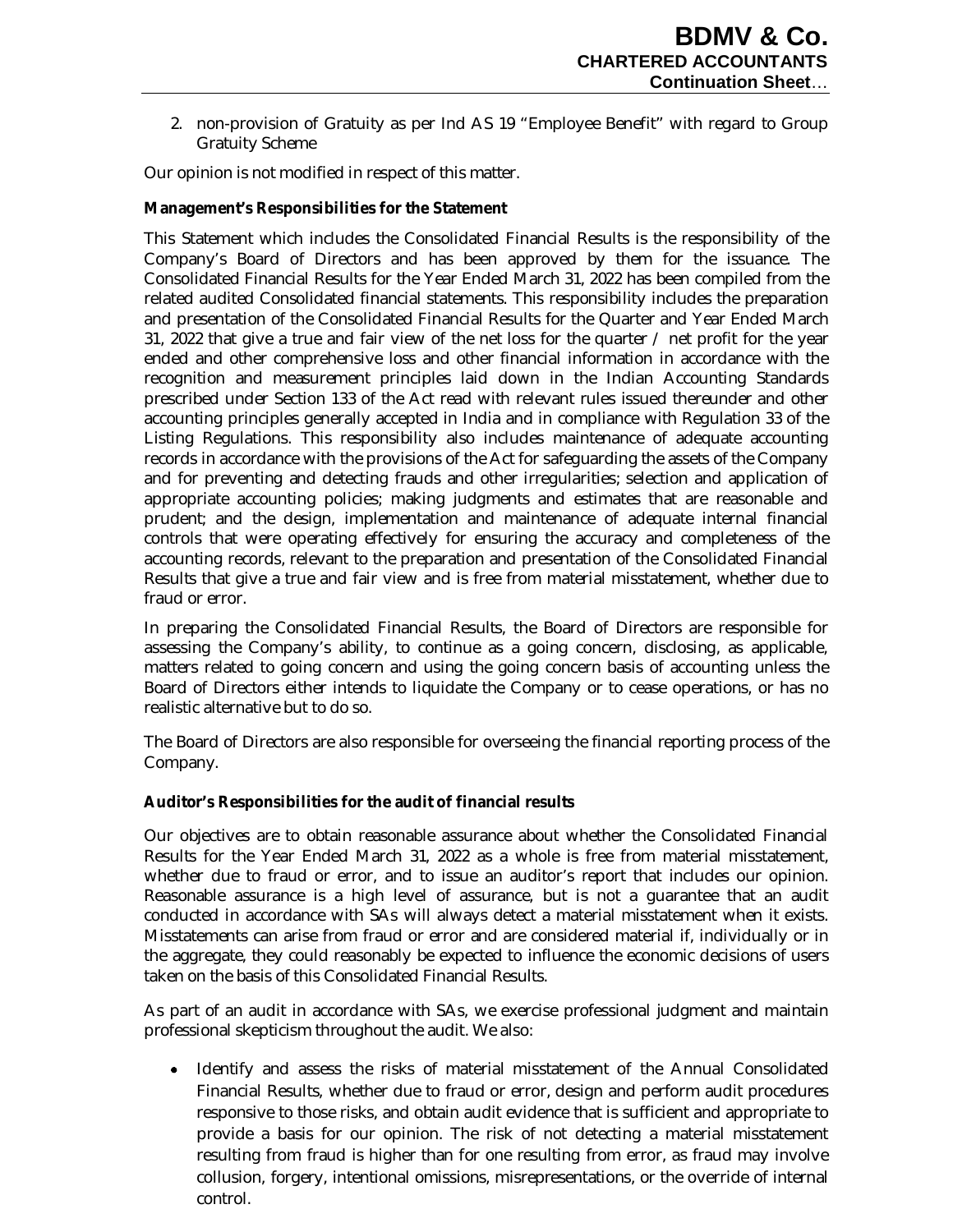- Obtain an understanding of internal control relevant to the audit in order to design audit procedures that are appropriate in the circumstances, but not for the purpose of expressing an opinion on the effectiveness of the Company's internal control
- Evaluate the appropriateness of accounting policies used and the reasonableness of accounting estimates made by the Board of Directors.
- Evaluate the appropriateness and reasonableness of disclosures made by the Board of Directors in terms of the requirements specified under Regulation 33 of the Listing Regulations.
- Conclude on the appropriateness of the Board of Directors' use of the going concern basis of accounting and, based on the audit evidence obtained, whether a material uncertainty exists related to events or conditions that may cast significant doubt on the ability of the Company to continue as a going concern. If we conclude that a material uncertainty exists, we are required to draw attention in our auditor's report to the related disclosures in the Statement or, if such disclosures are inadequate, to modify our opinion. Our conclusions are based on the audit evidence obtained up to the date of our auditor's report. However, future events or conditions may cause the Company to cease to continue as a going concern.
- Evaluate the overall presentation, structure and content of the Annual Consolidated Financial Results, including the disclosures, and whether the Annual Consolidated Financial Results represent the underlying transactions and events in a manner that achieves fair presentation.

Obtain sufficient appropriate audit evidence regarding the financial results/financial information of the entities within the Group to express an opinion on the consolidated Financial Results.

We communicate with those charged with governance regarding, among other matters, the planned scope and timing of the audit and significant audit findings including any significant deficiencies in internal control that we identify during our audit.

We also provide those charged with governance with a statement that we have complied with relevant ethical requirements regarding independence, and to communicate with them all relationships and other matters that may reasonably be thought to bear on our independence, and where applicable, related safeguards.

## For **BDMV & Co.**

Chartered Accountants, Firm Registration No: 101256W



**Vishal Kelkar** Partner Membership No. 154128 UDIN: 22154128AJVUKL8853

Mumbai, Dated 30th May 2022